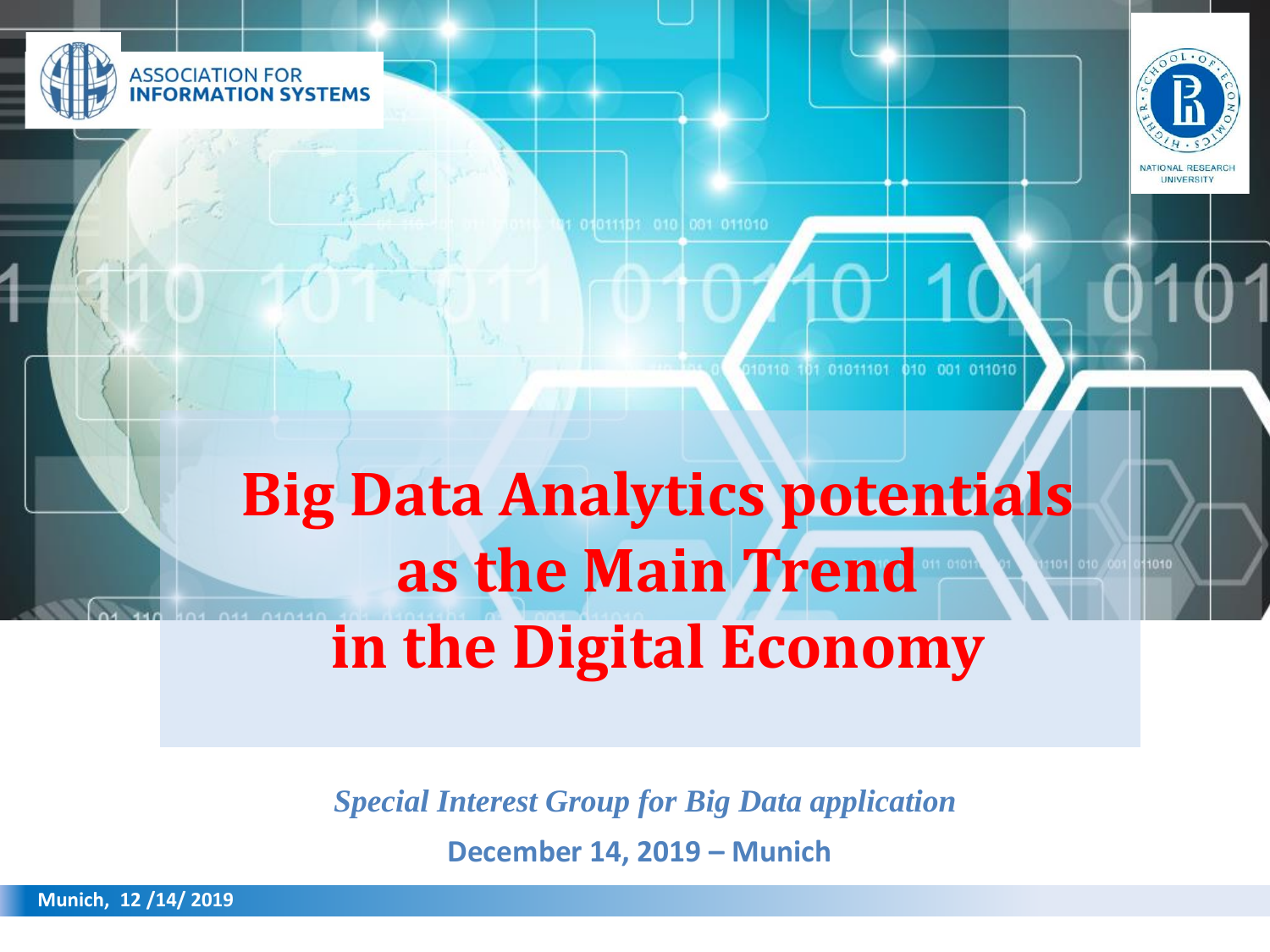### **Big Data Analytics – what unite topics in Digital Economy**

**The industries** that will be making the **largest investments** in big data and business analytics solutions:

- o **banking**
- o **discrete manufacturing**
- o **process manufacturing**
- o **federal/central government**
- o **professional services**

**2017:** \$72.4 billion **2020:** \$101.5 billion **The industries** that will experience the **fastest growth** in BDA spending:

- $\circ$  banking (13.3% CAGR)
- o healthcare (12.8%. CAGR)
- o Insurance (12.8%. CAGR)
- o securities and investment services (12.8%. CAGR)
- o telecommunications (12.8%. CAGR)

.

Source: IDC, 2017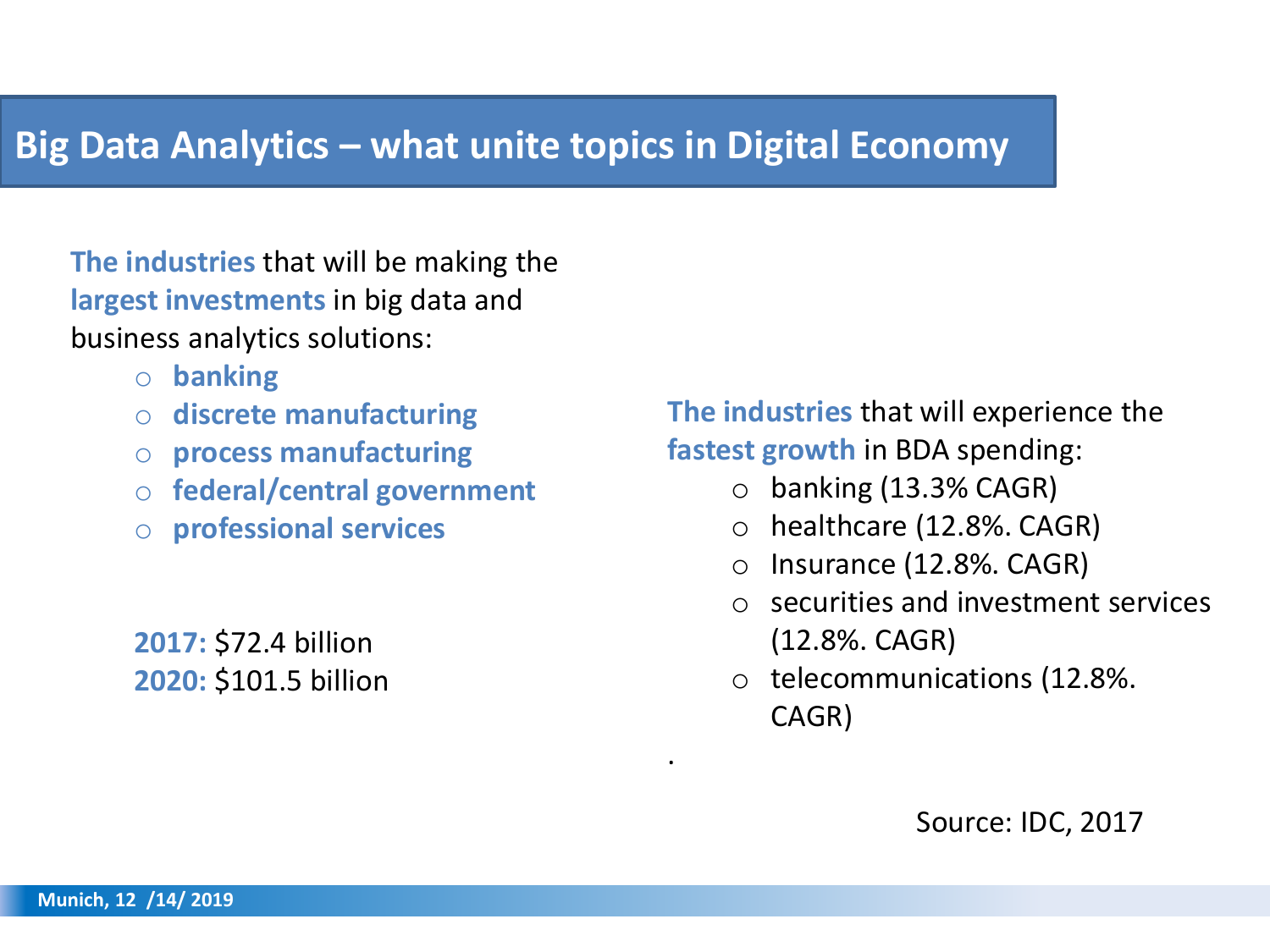### **Big Data and Business Analytics (BDA): trends and predictions**

#### **Proliferation of data –** all companies are in **the data business**

Data will be everyone's product. Data will become a product with value to buy, sell or lose

### Big Data becomes **fast and approachable**

**Variety**, not volume or velocity, drives big-data investments

Achieving **Maximum Business Intelligence Machine learning and AI** as a service (MLaaS and AIaaS)

**Deep Learning technology** is becoming mainstream

The movement towards **conversational interfaces and chatbots** will accelerate

### **Increasing Data Analytics:**

- Increasing **Streaming Analytics**
- Increasing focus on **Cloud-Based Data Analytics**
- **Consumerization of predictive**
- **analytics technologies** is supported by cloud prediction services
- More **pre-emptive analytics:**  from post-event to real-time and pre-event analysis and action

Source: IDC, Tableau, Forrester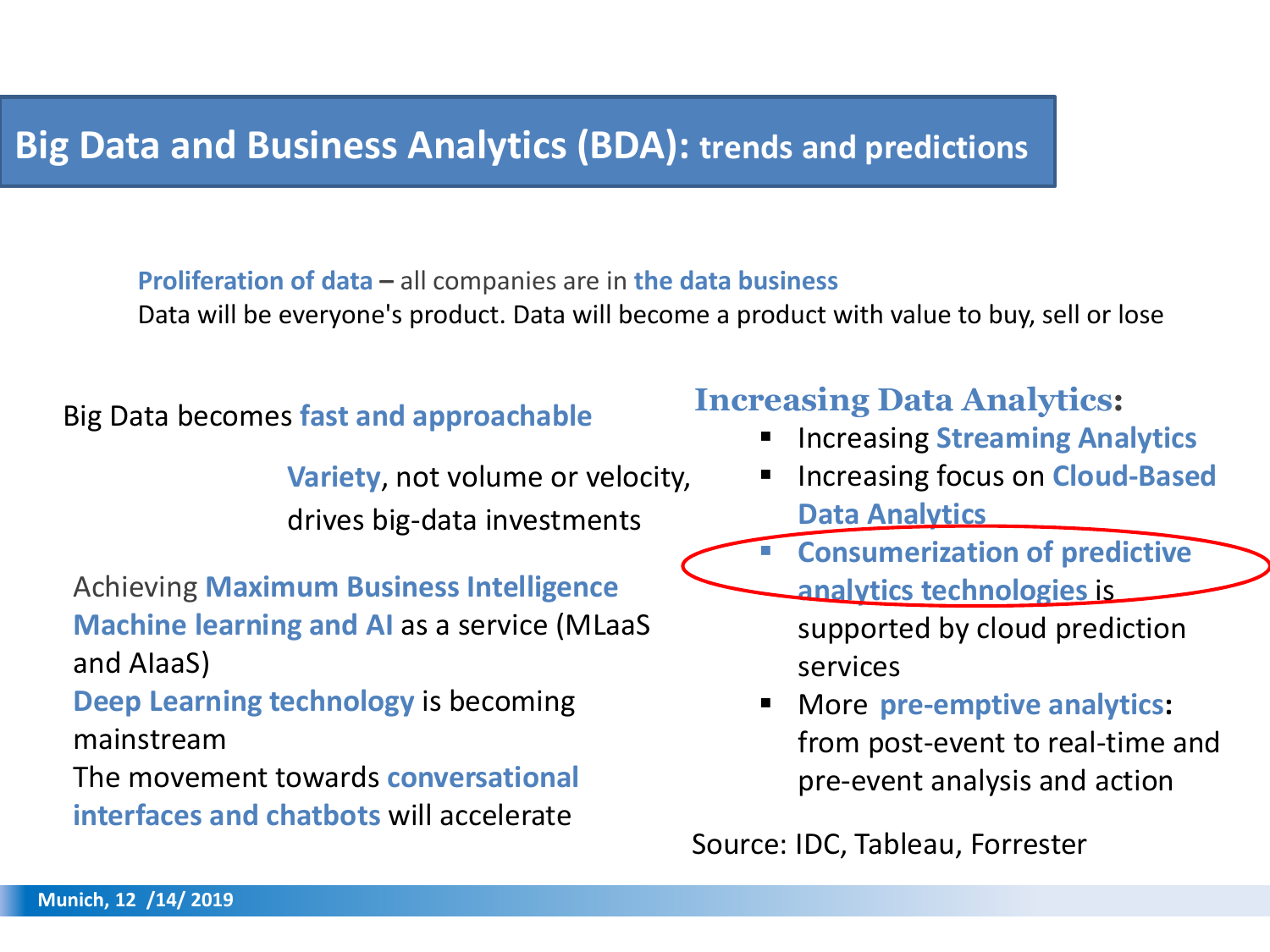### **Big Data and Business Analytics (BDA): forecast**

**Services-related** spending will experience the strongest growth with a five-year **CAGR of 14.4%**

**Software investments** will grow to more than **\$70 billion** in 2020, led by purchases of:

- o **End-User Query**
- o **Reporting and Analysis Tools**
- o **Data Warehouse Management Tools**

**Non-relational Analytic Data Store and Cognitive Software Platform** will experience strong growth (**CAGRs of 38.6% and 23.3% respectively**) as companies expand their big data and analytic activities

BDA-related purchases of **servers and storage** will grow at a **CAGR of 9.0%**, reaching **\$29.6 billion in 2020**

Source: IDC, 2017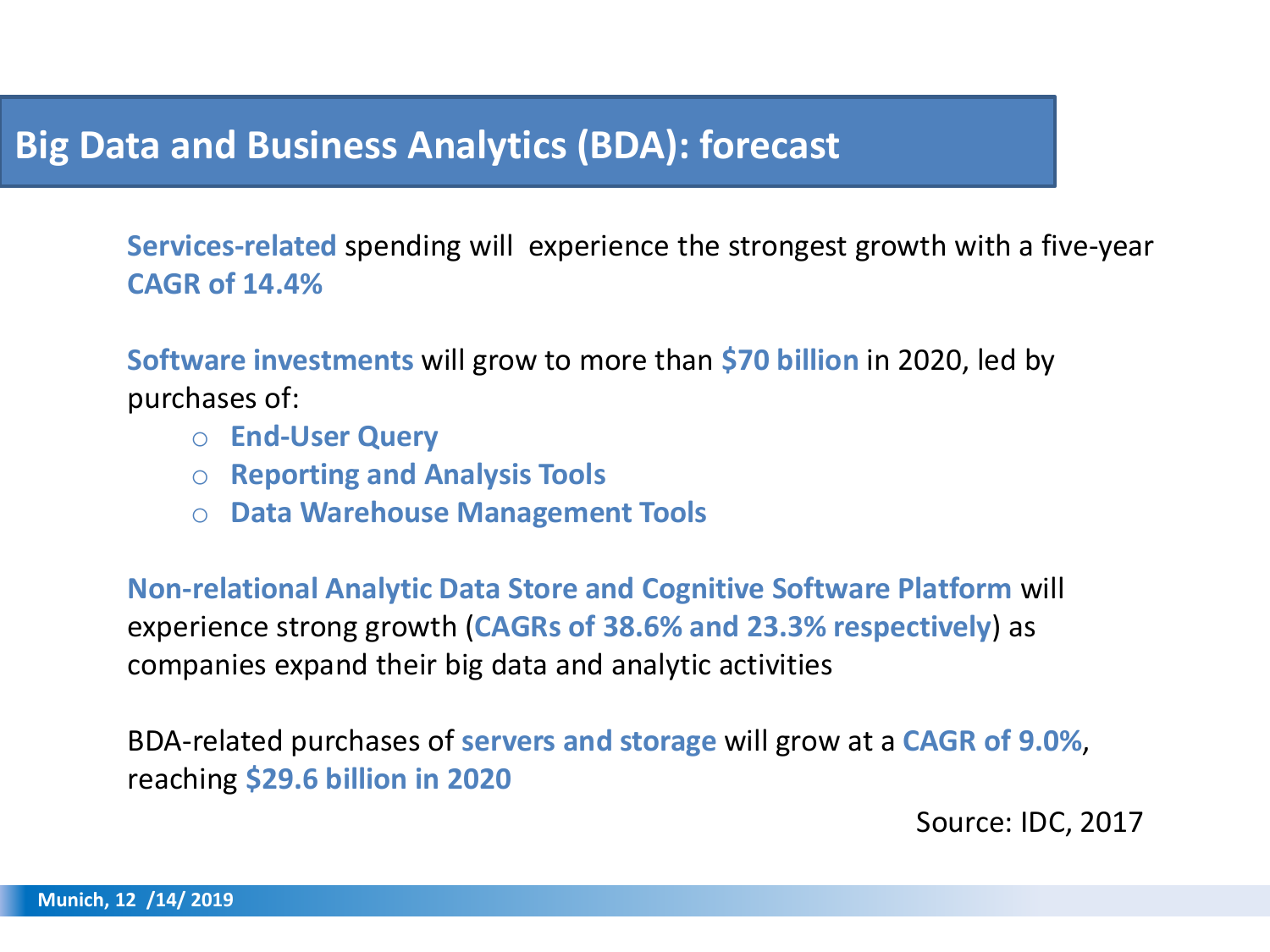## **Proposal - to continue this work with our research group**

**Program**



### **SESSION TOPICS**

- **A Scope of Big Data**
- **Methods & Tools for Big Data**
- **The Impact of Big Data**
- **Big Data in Retailing**

**About 50 participants from more than 40 universities, research institutes, companies, organizations**

### **APPLICATIONS AREAS**

- **Health**
- **Ecology**
- **Manufacturing**
- **Retail**
- **Government**
- **Telecommunications**

<https://bi.hse.ru/mirror/pubs/share/direct/210782822>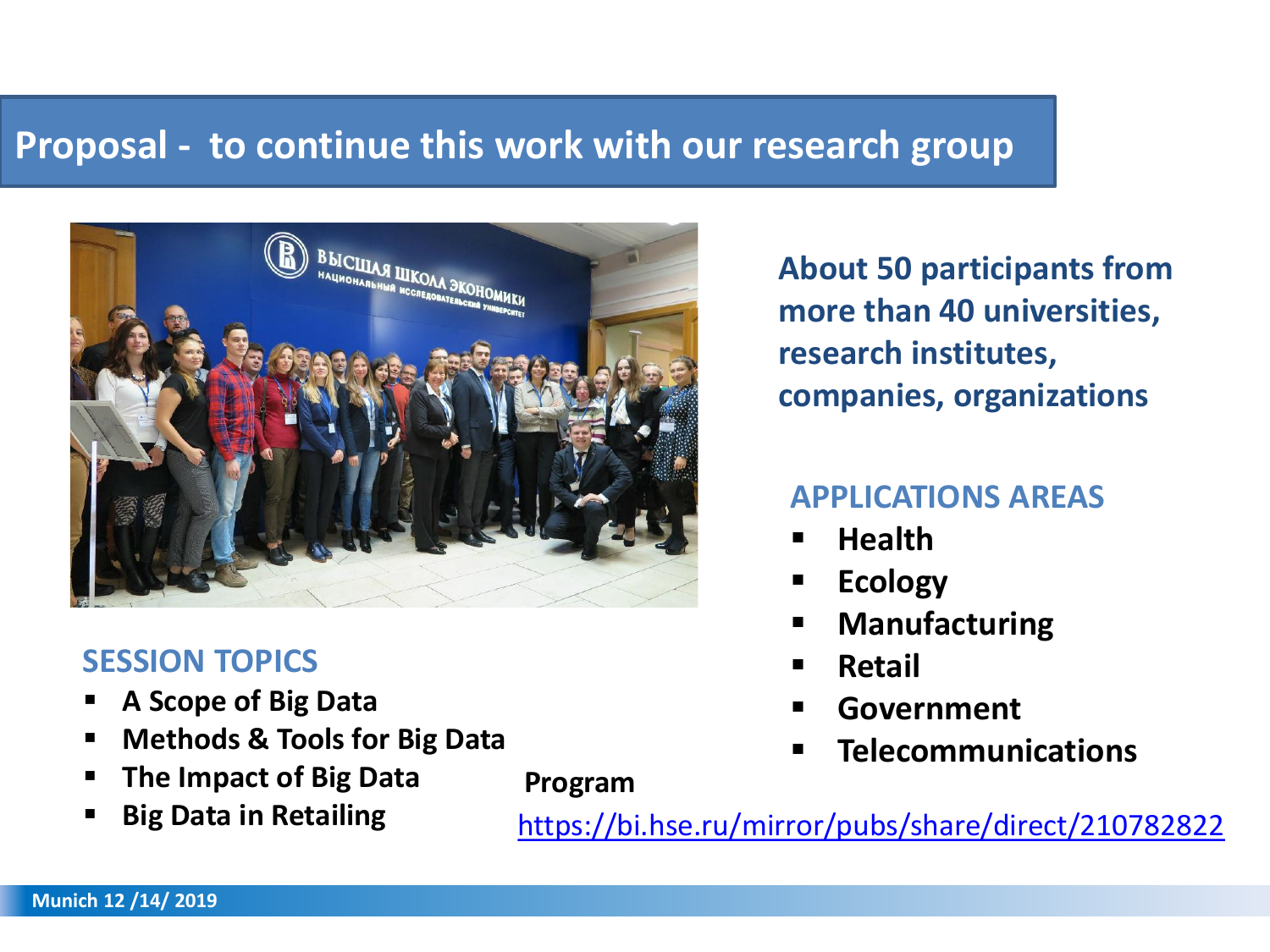### **Strong interest to Big Data Analytics in AIS:**

Established in 2015 by the group of ten international IS scholars the group continues its impressive grow.

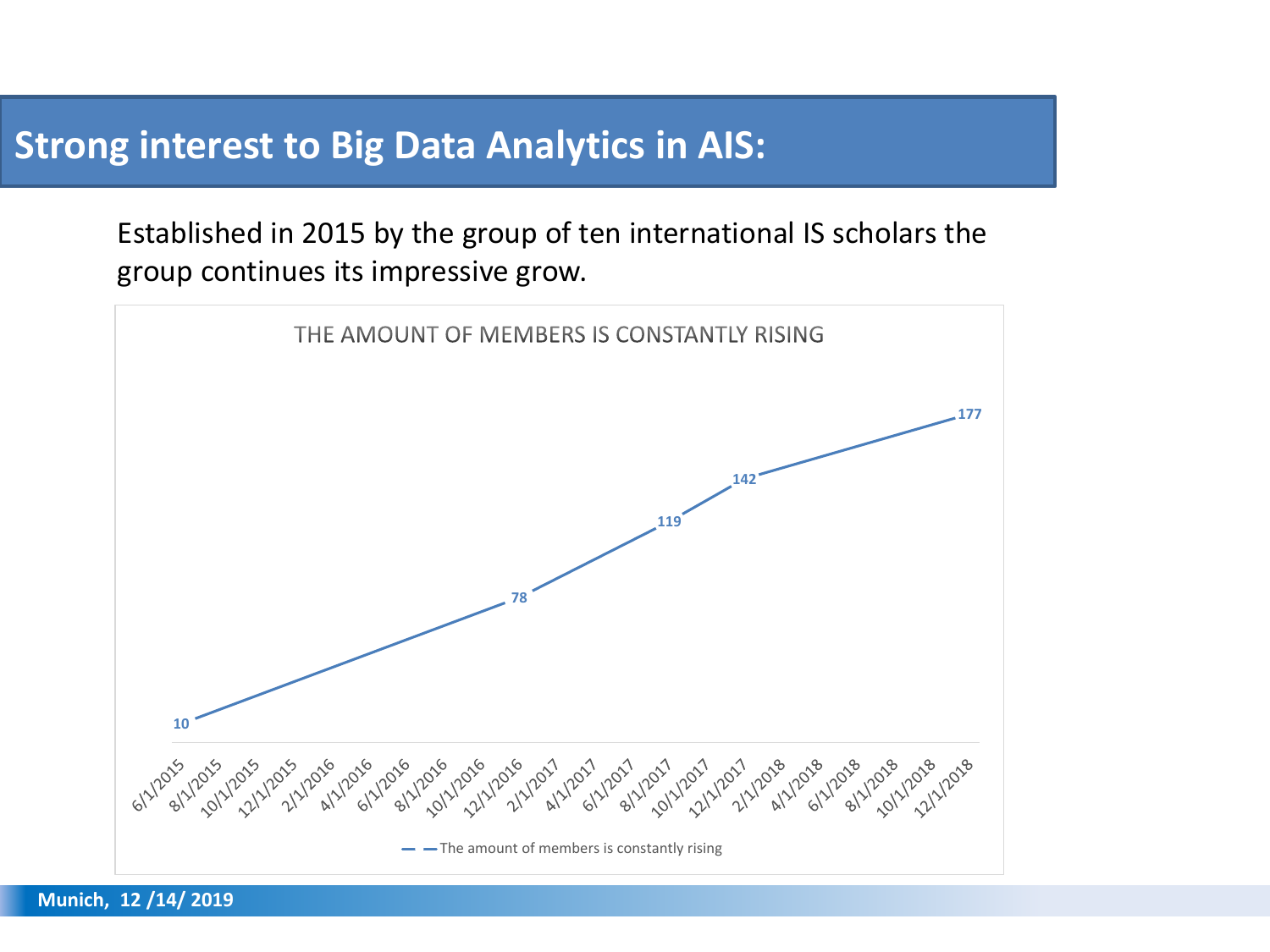#### **RUSSIAN-FRENCH WORKSHOP IN BIG DATA AND APPLICATIONS universities, research institutes, companies, organizations (RUSSIA)**

- Institute for System Dynamics and Control Theory of Siberian Branch of Russian Academy of Sciences
- Institute of Mathematical Problems of Biology of Russian Academy of Sciences - the Branch of Keldysh Institute of Applied Mathematics of Russian Academy of Sciences
- Central Economics and Mathematics Institute of Russian Academy of Sciences
- V.A. Trapeznikov Institute of Control Sciences of Russian Academy of Sciences
- Joint Institute for Nuclear Research
- The Institute for Information Transmission Problems
- Federal Research Center «Computer Science and Control» of Russian Academy of Sciences
- **P.N. Lebedev Physical Institute of the Russian** Academy of Sciences
- FORS Group
- Central Science Research Telecommunication Institute
- ITMO Univ
- Skolkovo Inst. of Science & Technology
- Lomonosov Moscow State Univ
- HSE
- Interdisciplinary Scientific Cent. Poncelet
- Analytical Center for the Government of RF
- Plekhanov Russian Univ. of Fconomics
- MTS
- X5 Retail Group
- $\blacksquare$  IBS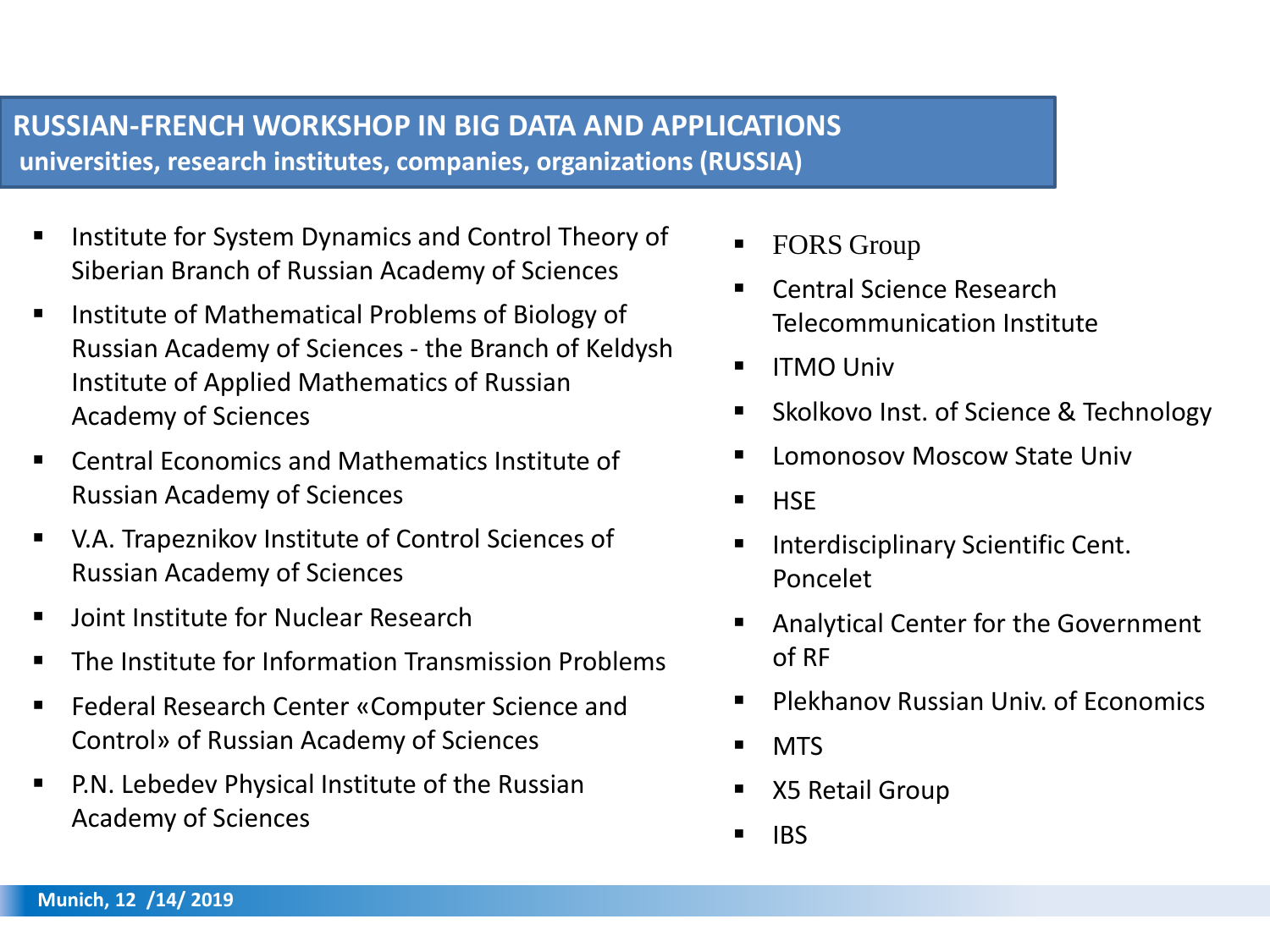#### **RUSSIAN-FRENCH WORKSHOP IN BIG DATA AND APPLICATIONS universities, research institutes, companies, organizations (FRANCE)**

- Centre National de la Recherche **Scientifique**
- Université Paris 1 Panthéon-Sorbonne, Université d'Evry-Vald'Essonne
- ATOS IT Solutions and Services  $\overline{\mathsf{L}}$
- Qwant S.A.S.
- Laboratoire d'Informatique de Grenoble (AMA group)
- Conservatoire National des Arts et Métiers
- RILOS, Retail Intelligence Location Solution
- Universite Toulon / LSIS, EADM MADICS
- Télécom ParisTech
- Institut Mines-Télécom
- INRIA
- **CNAM**
- ActiveViam
- **INRIA Sophia-Antipolis**
- **Teralab**
- Institut de Physique du Globe de Paris
- FactSet SARL
- **Retail Intelligence Location Solutions**
- Université Paris XII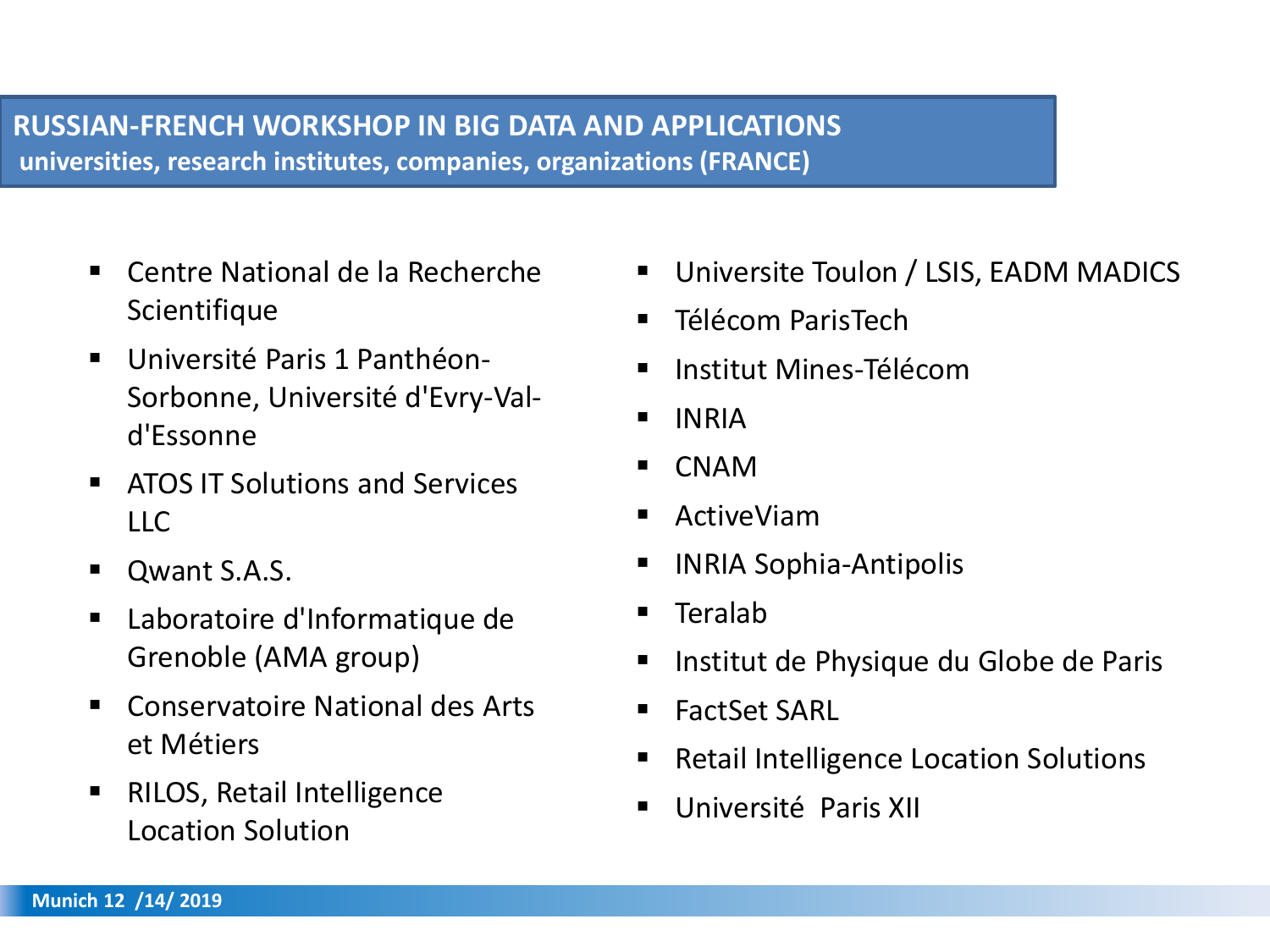Center for technological initiatives on the basis of educational institutions and scientific organizations in area of technologies for the Big Data storage and analysis:

- Translation of the results of basic research through applied research and development in engineering applications for specific industrial partners
- Technology transfer through co-operation with industrial partners, the creation of sustainable partnerships between academic and industrial partners
- Forming leaders developing new technologies through the implementation of educational programmes with obligatory participation in the research centers



**The Master's programme in Big Data Systems of HSE has high ranks among the world's best Master's programmes in business analytics.** 

**Munich , 12 /14/ 2019**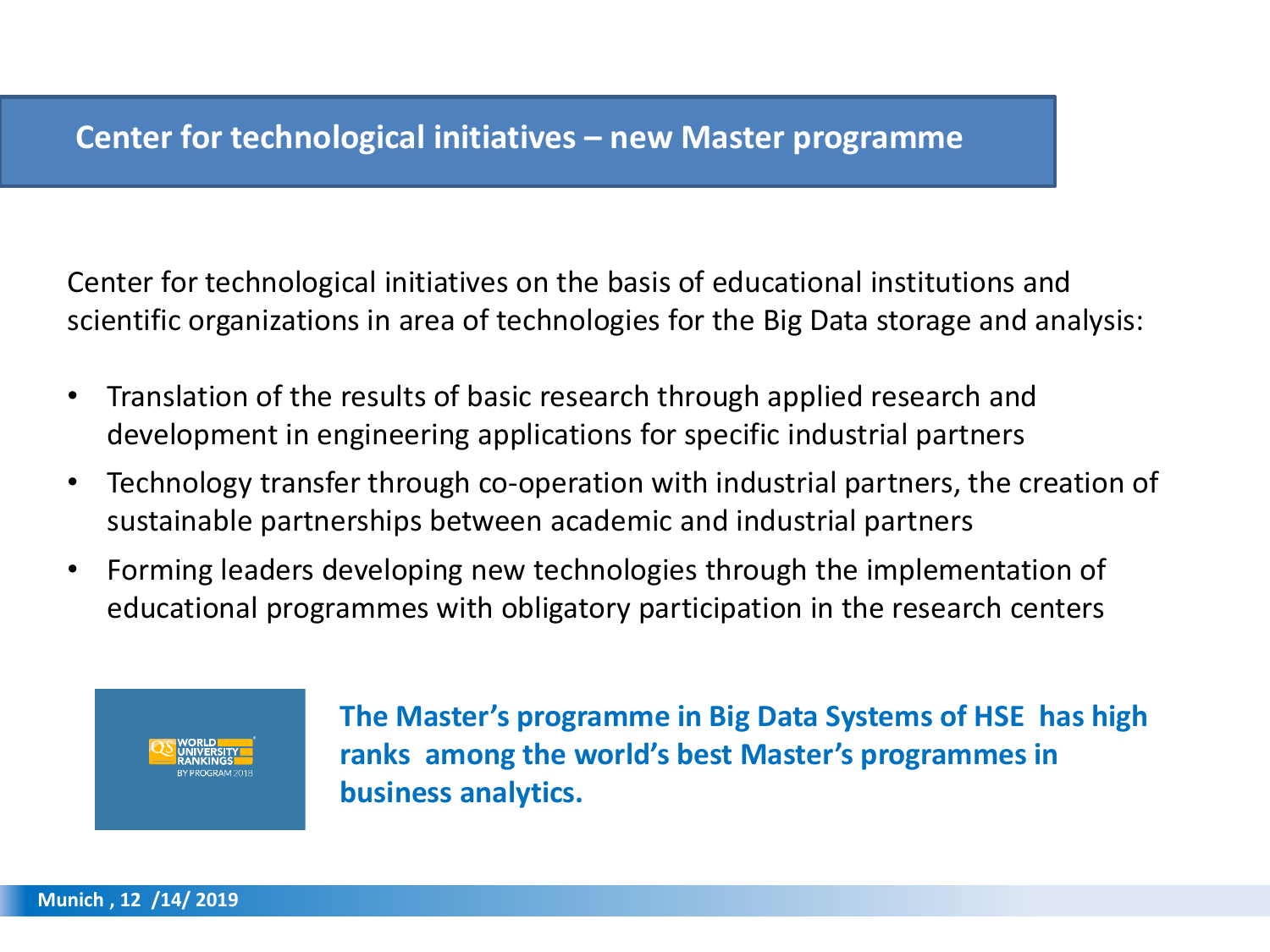### **The goal of the project: to develop the infrastructure for self service big data analytics**

Adaptive user-oriented services for support of self-service Big Data analytics to make analytical solutions more accessible, to ensure widespread adoption of analytics in various spheres of activity

**Important part of the project:** formation of hybrid computing infrastructure as the combination of computing resources of different types: desktops, individual servers, computing clusters of different types and capacities, infrastructures, based on different technologies, cloud computing and virtualization.

In addition, these resources may be located in various organizations and/or individuals.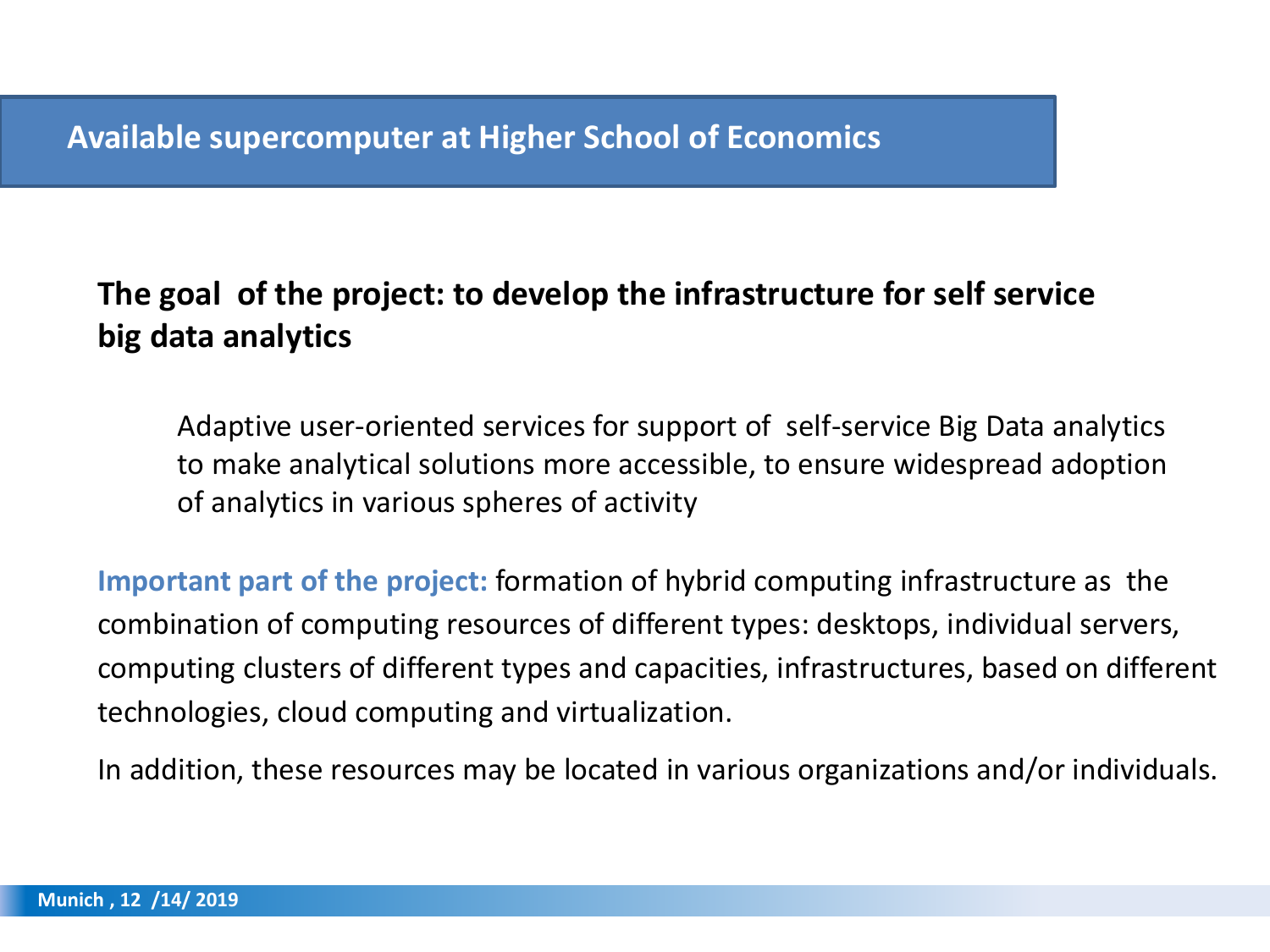**Webinars - quarterly - new topics?**

#### **January, 2020 - WORKSHOP IN BIG DATA AND APPLICATIONS**

**Participation in development process for creation of** center of technological initiatives on the basis of educational institutions and scientific organizations in area of technologies for the Big Data storage and analysis

**Hackathon** (Self-Service Analytics Application)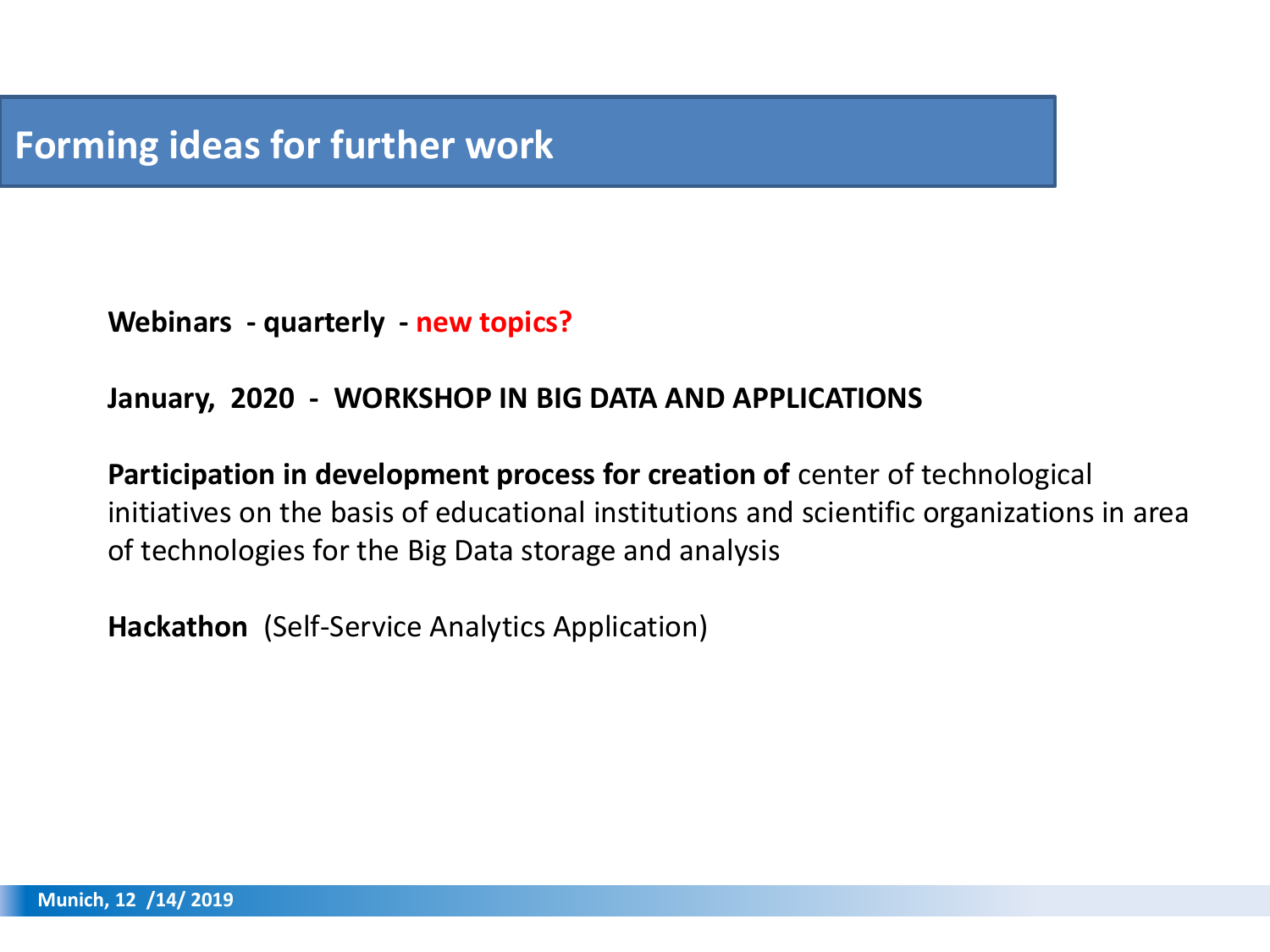### **BIG DATA AND APPLICATIONS: topics proposals**

#### **NEW TOPICS**

- **Customer Experience**
- **Consumerization of predictive analytics technologies**
- **Big Data and Industry 4.0**
- **Big Data veracity and quality**



#### **NEW AREAS**

- **Finance**
- **Housing**
- **Transportation**
- **Media**

• **……**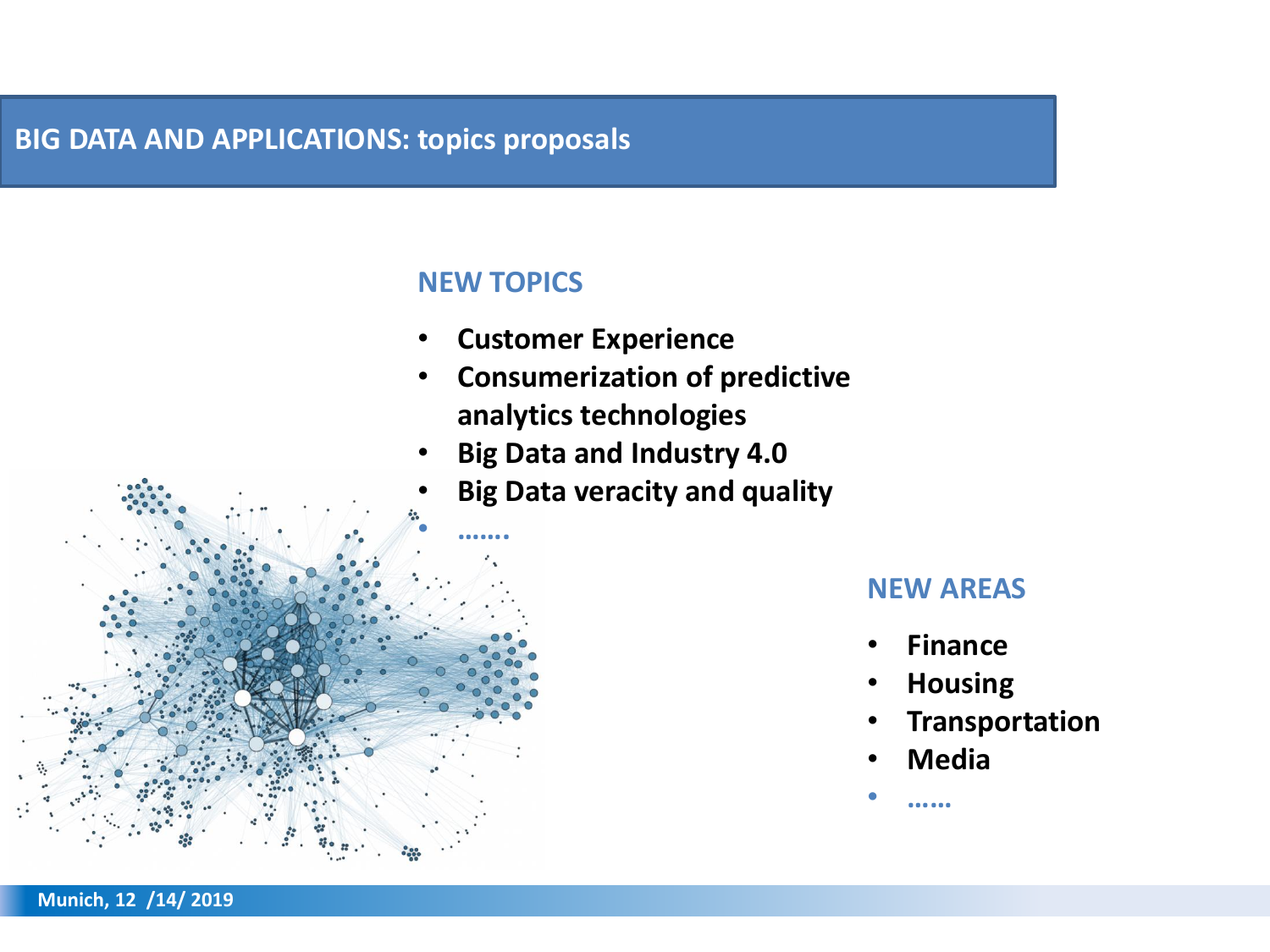**Our next meeting?** 



<https://bm.hse.ru/bigdataapplication> Deadline for paper submission: 8.12.2019

**EVENT : 14.12.2019**

**Munich, 12 /14/ 2019**